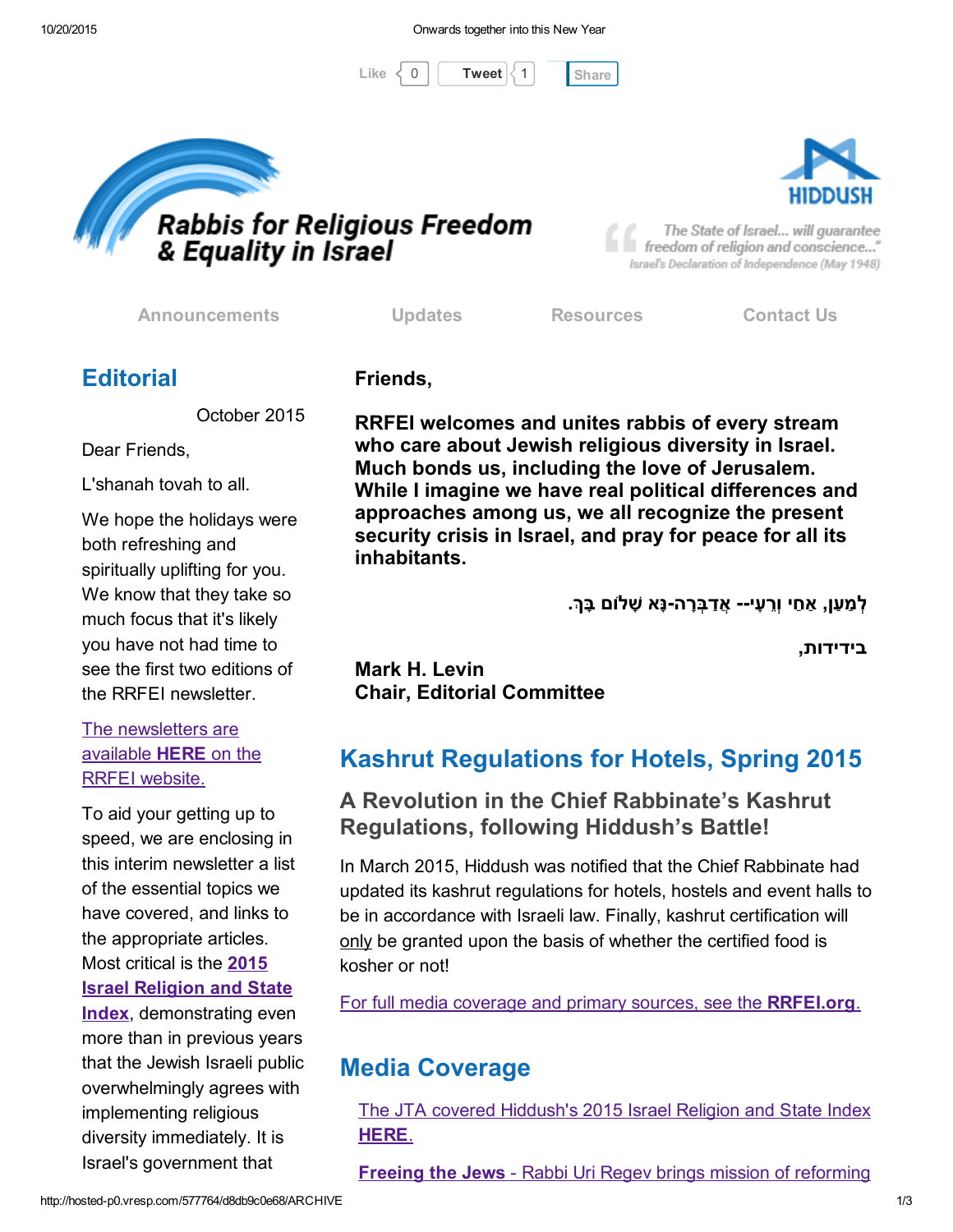| refuses to democratize                                                                                                           | <b>Israeli chief rabbinate to Teaneck shul (The Jewish Standard)</b>                                              |
|----------------------------------------------------------------------------------------------------------------------------------|-------------------------------------------------------------------------------------------------------------------|
| Judaism in Israel and allow<br>all streams equal<br>opportunity. But, as you will                                                | A Jewish State for all Jews by Rabbi Mark H. Levin (Long Isla<br>Jewish World)                                    |
| see, even in this difficult<br>times we have made                                                                                | More media links on RRFEI.org                                                                                     |
| progress, and Israelis<br>almost completely back our                                                                             | <b>A Prayer for Peace</b>                                                                                         |
| objectives.                                                                                                                      | Rabbi Karyn Kedar, Jerusalem, October 15, 2015                                                                    |
| IF YOU SPOKE ABOUT<br><b>ISRAEL OVER THE HIGH</b><br>HOLY DAYS, PLEASE<br><b>EMAIL US THE SERMON</b><br>AT organizers@rrfei.org. | We gather together,<br>in faith and with hope<br>to pray for peace and<br>for the safety of the people of Israel. |
| <b>WE'D LIKE TO SHARE</b><br>WITH OUR MEMBERSHIP!                                                                                | Help us, O Holy One<br>and protect us in our hour of need.                                                        |
| בידידות,<br>Mark H. Levin                                                                                                        | Touch our hearts lest they hardened with despair.<br>Guide our thoughts lest they are overcome with fear.         |
| Chair, Editorial Committee                                                                                                       | Bring healing to the wounded,<br>strength to those in mourning,                                                   |
| facebook<br>email                                                                                                                | courage to those in fear,<br>wisdom to those who lead.                                                            |
| <b>Resources &amp; News</b>                                                                                                      | Yedid nefesh, beloved one,<br>reveal Yourself and fill the world with Your light.                                 |
| <b>Givur K'halacha</b>                                                                                                           | Spread over us the shelter of Your peace.                                                                         |
| • Acts of violence                                                                                                               | Be quick, God of love, for the time has come.<br>Have have mercy upon us, Eternal One of peace.                   |

• Kashrut [regulations](http://rrfei.org/resources/kashrut-regulations-for-hotels-spring-2015/) for hotels and event halls

#### Contact us

email: [organizers@rrfei.org](mailto:organizers@rrfei.org) Phone (US): 646-334-5636 Phone (Isr): 054-779-1179

### Not yet a member?

Please [register](http://rrfei.org/about/registration/) here »

Rabbis for Religious Freedom and Equality in Israel represents a broad spectrum of Jewish belief and practice, and champions the values of religious freedom and equality fundamental to

## Rabbi Karyn Kedar, Jerusalem, October 15, 2015